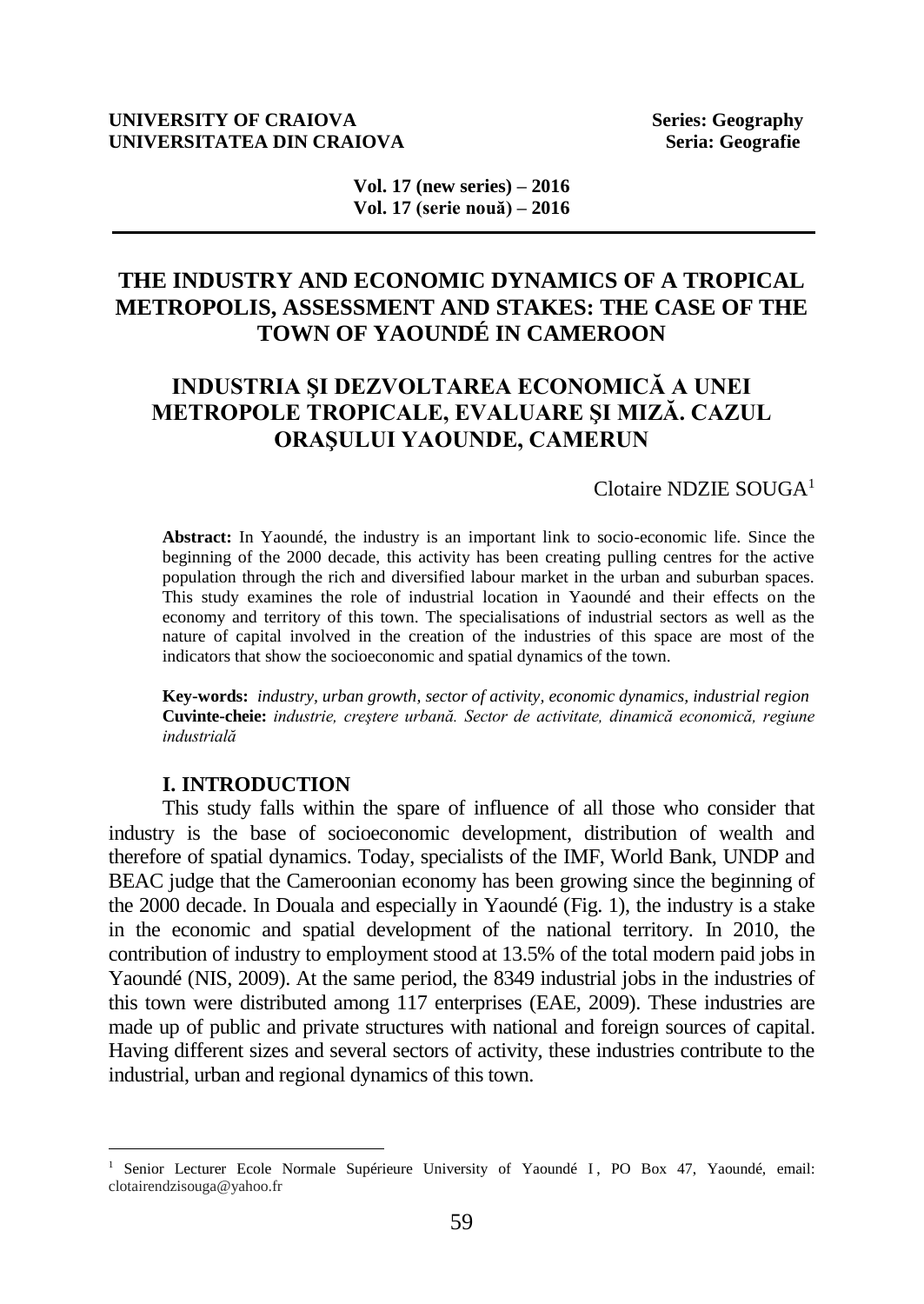#### **II. DATA AND METHODS**

This study covers the spatial extent of the town of Yaoundé (Fig. 1). Created in 1889 from a small village in the deep forest of south Cameroon by the German colonial administration, this town was raised to a political capital in 1922 (Mveng, 1983). Found between Latitude 30°48' and 30°51' to the North and longitude 11°31' and 11°35' East, on a mountainous and very rugged site, Yaoundé today spans over a surface area of 30,000 hectares according to the Yaoundé urban council (CUY, 2009). This work studies the industrial dynamics of in the economic landscape of the town of Yaoundé. Three criteria are used to characterise industrial units in Cameroon. These are the turnover/ or social capital, the number of permanent workers and the nature of the enterprise. This permits a distinction between craft industries for which the turnover is less than 10 million francs CFA. Here the number of workers varies between 5 and 10. For establishments with a simplified system, the turnover is found between 10 and 50 million francs with a total work force varying between 10 and 19. Finally, industrial establishments with the normal system are distinguished with the turnover constantly situated above 50 million francs CFA and a total work force of more than 20 permanent workers. This study is based on survey of literature, simple observations, semi-structured interviews and a questionnaire that served as the data collection tool for the basic required data by this study. These data were collected directly from the enterprises concerned and the resource persons. They were treated using a hypothetical-deductive approach.

### **III. RESULTS AND DISCUSSIONS**

### **3.1.A great diversity of industrial sectors in Yaoundé**

In 2010, it is realised that Cameroonian enterprises were 90% made up of SME (NIS, 2009). These employ an average of 5 to 19 workers in their structure. Only 10% of these are medium and /or modern enterprises. These enterprises agglomerate mainly in the town of Douala, the first industrial pole of (51%) of Cameroon and Yaoundé the second industrial pole with 18.53% of industries. The industries identified in Yaoundé in 2014 are characterised by a wide variety in sectors of activity being made up of part or all of the units that manufacture the same product or having the same production technique. Presently, the industrial fabric of Yaoundé is made up of seven sectors of activity (Table no. 1). Activities of the 13 that are found in Cameroon (MINMINIDT, NSI, 2011, EAI). These include the food industries, textile and styling industries, wood and furniture and public works (WPW), as well as pharmaceutical industries with 81 of a total of 117 enterprises, the food industry is the most represented sector of activities in the town of Yaoundé. It is also the highest provider of industrial jobs recruiting 37% of all industrial workers identified. The most popular here are bakery shops such as Acropole, Calafatas, Socropole Provinciale, Elysée, Select, as well as Francaise, Etoile d'Or, Nezafi etc. The distribution of bakeries in the entire urban area or quarters makes it possible for city duellers and villagers living in the surrounding environments of Yaoundé to be supplied with pastry products, and specially bred whose consumption have been on the rise with the years. If bakery shops are prolific in the major towns of Cameroon in general and in Yaoundé in particular,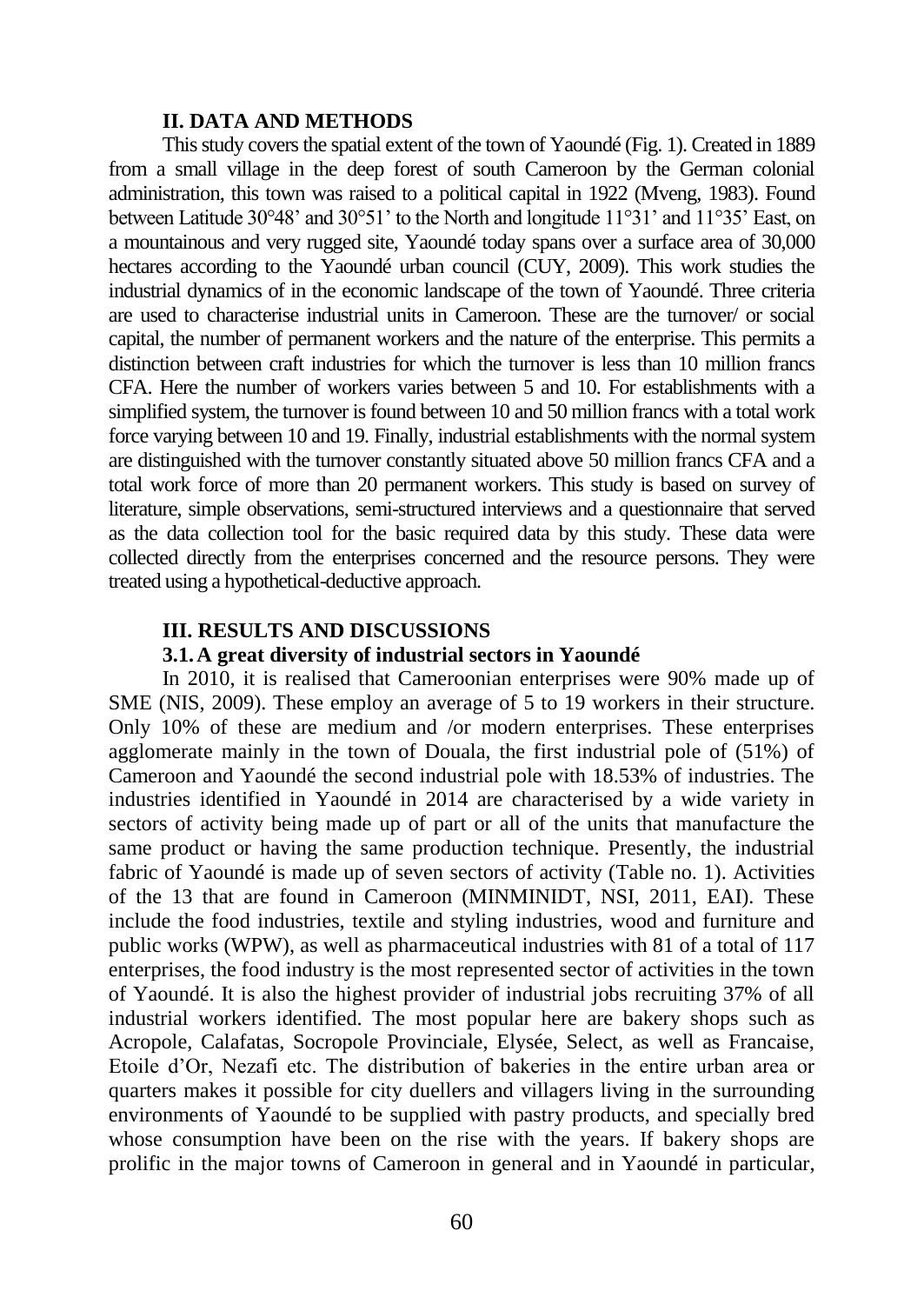this is explained by the nature of the everyday use consumer goods that they make available to the continuously increasing customers. These bakeries that are mostly SMI occupy relative large spaces. However, they are always located closer to their market population that is the customers. This explains why they are found in almost all the quarters of Yaoundé (planned semi-planned and spontaneous) where they stimulate an inescapable economic dynamics in these spaces daily.



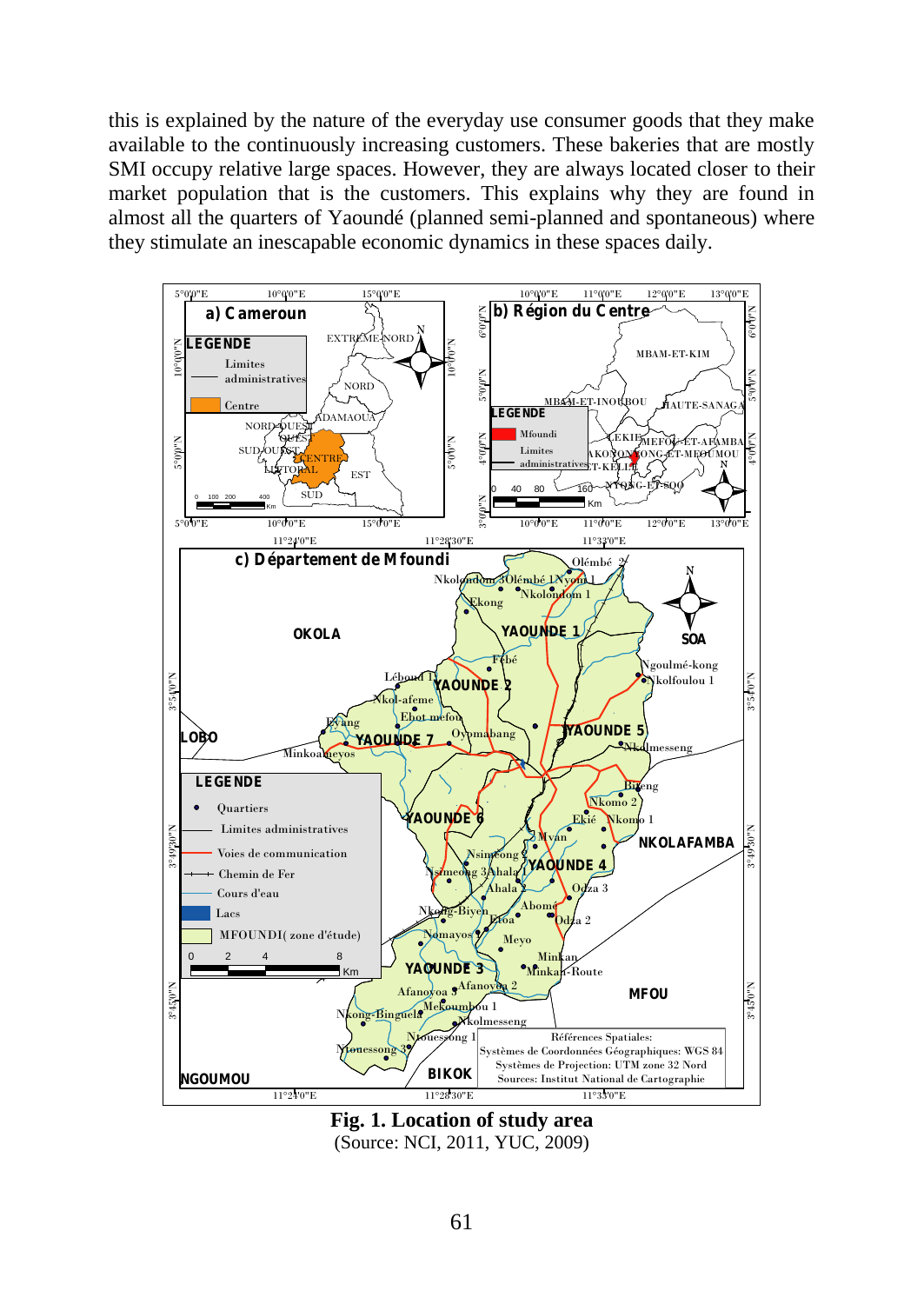| <b>Sector of activity</b>  | <b>Number of industries</b> | <b>Total workers</b> |
|----------------------------|-----------------------------|----------------------|
|                            |                             |                      |
| Food industries            | 81                          | 3104                 |
| Wood industries            | 14                          | 1746                 |
| Chemical industries        |                             | 779                  |
| Textile and styling        |                             | 303                  |
| Polygraphist indsutry      |                             | 639                  |
| Building and public works  |                             | 1570                 |
| Pharmaceuticals industries |                             | 208                  |
| <b>Total</b>               |                             | 8349                 |

**Table no. 1**. **Distribution of industries in Yaoundé by sector of activity and number of workers in 2014**

(Source: Field survey (2014), INS (2009; 2010), Statistical year book of the centre region, 2013)

The wood industry comes in the second position with 14 enterprises of the 117 found in the town of Yaoundé. This sector employs about 21% of industrial workers of this town. Curiously, in spite of the geographical situation of this town in the forest zone, the wood industries are unfortunately represented by a few units. Wood transformation activities are limited only to a few small sawmills and other craft units that contribute in the production of furniture. Although these industries exist, their activities are not as intense as in Mbalmayo (COCAM, ECAM), which is an average neighbouring town to Yaoundé. Some export companies stock the wood over vas areas without transformation and this has no impact on the economic and spatial development of the town. Among wood transformation companies in Yaoundé are SONICAM, Patrice bois, Fokou Forbed, Wembe bois, etc.

In this classification, the polygraphist industry comes in the third position in terms of numbers of industries representing 7% of all the enterprises. In spite this position, this industry employs only 8% of the total industrial work force in Yaoundé. This sector regroups all the well-known paper industries such as Agracam, Imprimerie Coulouma, National printing press and Adventist as well as SOPECAM and editing houses such as Edition Clé and CEPER. The polygraphist industry, it should be recalled in the oldest sector of industrial activities to be located in Yaoundé before Cameroon attained her independence (Mveng, 1983). This industrial sector contributes in satisfying increasing demand in office furniture and by-products. This is a fact that applies to Yaoundé as well as to close localities such as Mfou, Mbankomo, or distant localities such as Mbalmayo, Akonolinga, Obala, Nanga Eboko, Bertoua, Ebolowa, and Sangmelima. This shows the role of this sector in the spatial relations of the town of Yaoundé.

Building and construction industries come after the printing industries with 7 enterprises. However, these enterprises employ about 19% of the total industrial employees in Yaoundé. Some Building and construction are mainly specialised in the production of construction materials. This is the case of MIPROMALO. Others on the other hand are essentially specialised in realisation construction of major infrastructure and buildings in the urban space in particular and in Cameroon in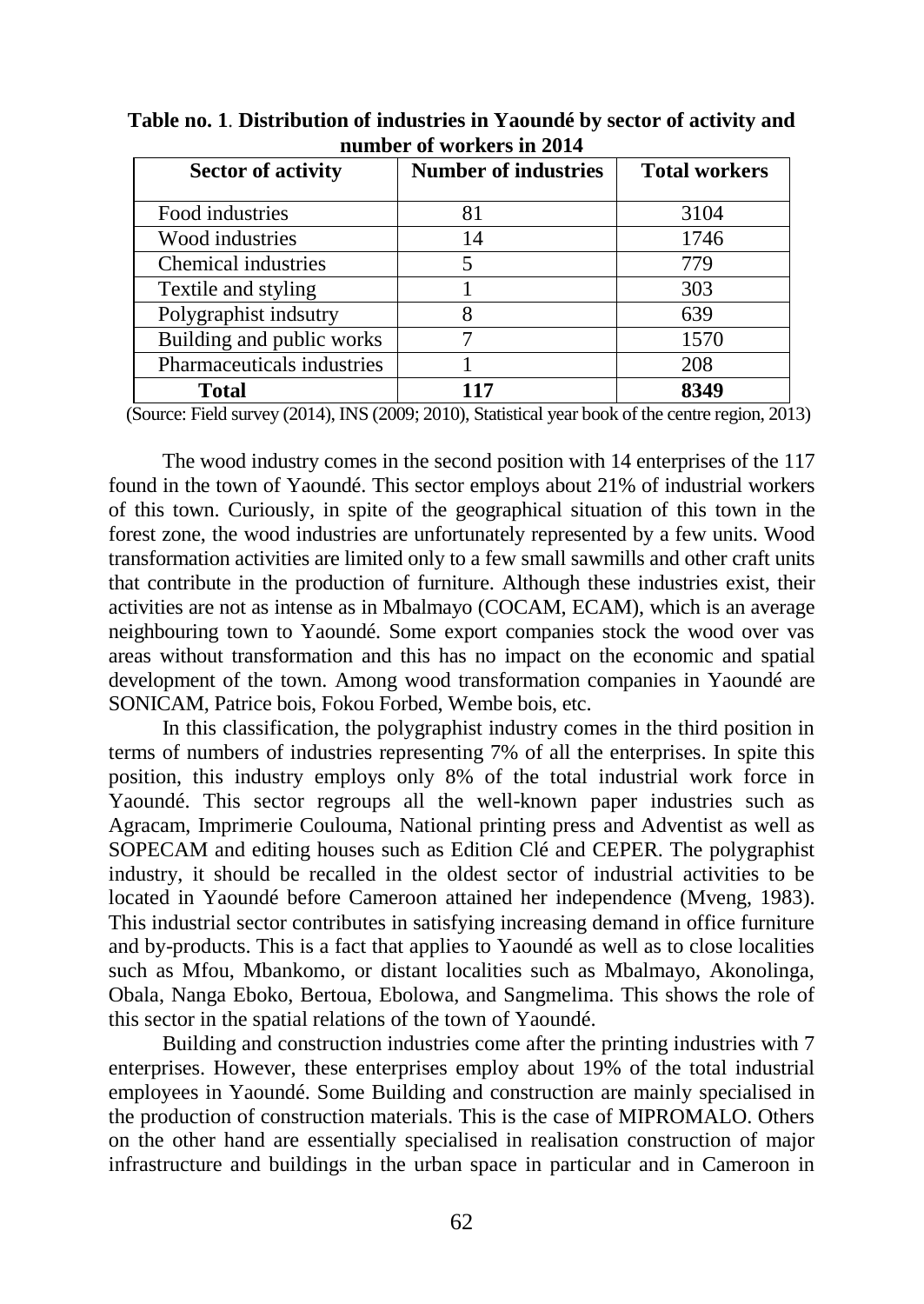general. Among these enterprises we have Razel, Arab contractors and especially MATGENIE which is 100% Cameroonian enterprise.

Other branches come in the last position in this representation with a total of 7 enterprises accounting for 15% of industrial employees in Yaoundé. These are chemical industries (5), textile and designing represented Mandilaris, and pharmaceutical industries represented by PHARMACAM.

Survey results show that the industrial fabric of Yaoundé is currently diversified with 7 branches of activity and a large number of employees. Henceforth, the place of industry in the socioeconomic development of this space is undeniable. Its diversification in urban and suburban space has been rapid before the economic crises of the 1980s and 1990s (Bopda, 2003). Since the beginning of the decade 2000, industry in Yaoundé benefited from constant local, foreign and especially government support in investment. Apart from the ineluctable socioeconomic benefits, it is important to analyse the highly diversified industrial fabric in its entirety.

## **3.2.An industrial fabric dominated by small enterprises**

The industrial fabric of Yaoundé is largely dominated by small enterprises (Table no. 2). As such, despite of the rank occupied by some branches of activity in the numeric distribution of enterprises, a majority of these enterprises represent about 58% of all the industries in Yaoundé against only 20.4% of employees.

| Size of industry               | Number of<br>establishments | $\frac{6}{9}$ | Number of<br>employees | Average<br>employees by<br>enterprise |
|--------------------------------|-----------------------------|---------------|------------------------|---------------------------------------|
| Small (20-50)<br>workers)      | 64                          | 58            | 1704                   | 37                                    |
| Average $(51-100)$<br>workers) | 26                          | 22            | 2048                   | 92                                    |
| $Big(101+$<br>workers)         | 27                          | 20            | 2284                   | 114                                   |
| Total                          | 117                         | 100           | 8349                   | 55                                    |

**Table no. 2. Representation of industries in Yaoundé: number of employees and size of the enterprise in 2014**

(Source: Field survey 2014, Enterprise registers, 2013)

At the end of 2013, the total number of industries in Yaoundé was distributed as follows: 64 enterprises representing 58 % of the total employees found between 20 and 50 workers, 25 enterprises representing 22 % have a total employee size ranging from 51 to 100 workers, 22 enterprises representing have at least 101 employees.

The average employee size for all the industries in Yaoundé was 55. This figure varies from branch of activity to the other. In effect, with an average of 117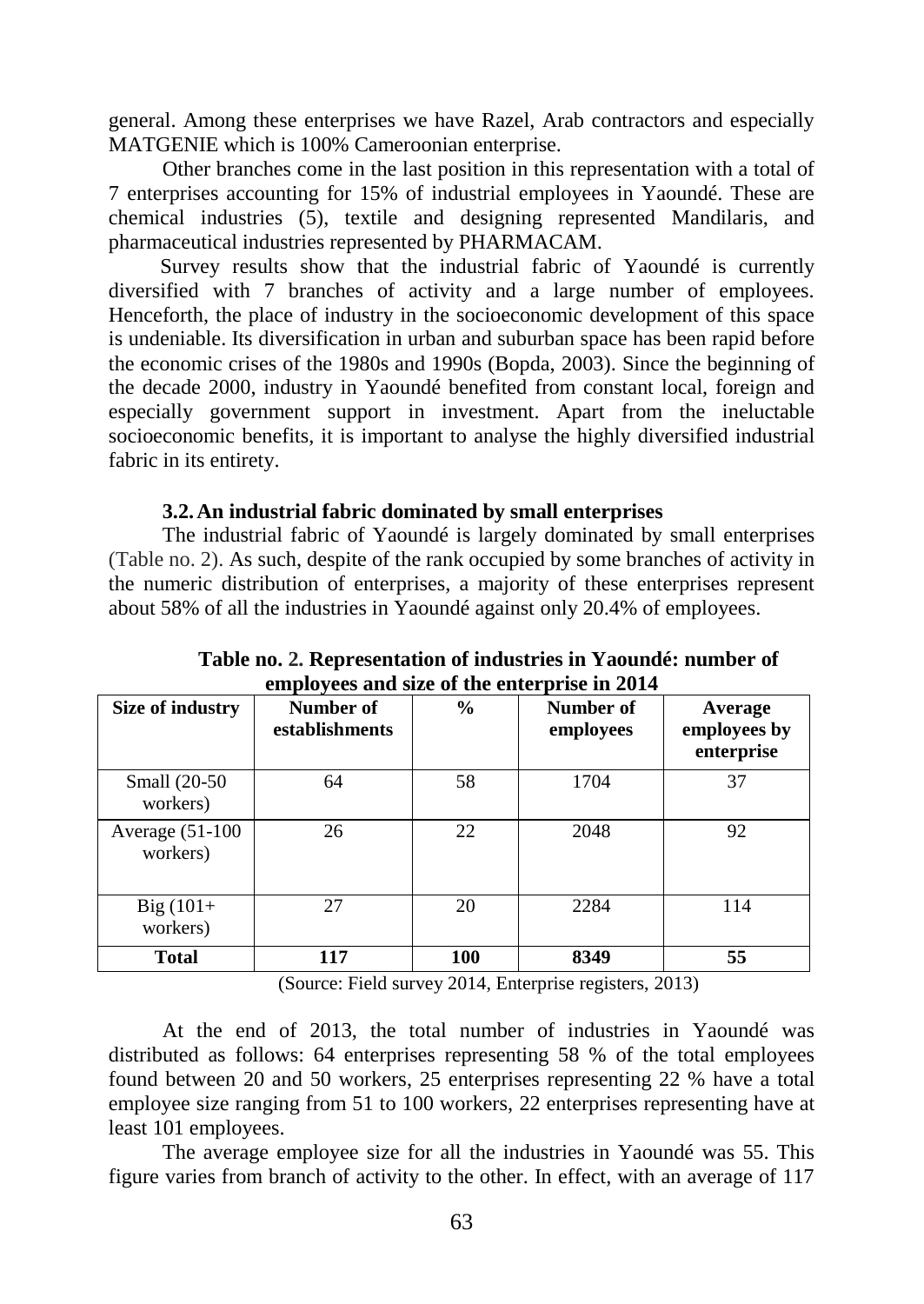workers per enterprise, the chemical industry is leading. It is followed by the BC with 101workers per enterprise. The third position is occupied by the wood industry with an average of 76 workers per industry. Printing industries come in the fourth position with an average of 71 workers per enterprise. Food processing industries rank the least with an average of 39 employees per enterprise. It is clear that food processing enterprises although dominant in Yaoundé are mostly in the category of small size enterprises. Apart from Brasseries and SOFAVINC, working and remuneration conditions of workers are often discredited by them in these industries. This is what accounts for the permanent fluctuation in labour force often linked to permanent recruitments and constant abusive dismissals in these industries. There is total instability among the labour force within these enterprises. This is not the case in the chemical industries and in branches where promoters are constraint to work with engineers and graduate workers from universities training schools, with little impact on the abuse of workers' rights.

The size of industries allows for an efficient management and use of personnel. More efficient: because it often results in greater flexibility of and a higher level of the involvement of labour. Small industrial enterprises are economical because the labour force is generally unskilled and less unionist. This tends to reduce labour costs and to facilitate the adjustment of wages during a recession. It is evident that the bulk of industrial employment in Yaoundé is concentrated in 64 small size establishments and 53 medium and modern enterprises. Food industries made up mainly of SME, breweries, the SOFAVINC as well as printing and building and construction and the largest industrial employers of the town of Yaoundé.

With more than 5330 employees on 8349 employees, these industries use a little more than 72% of industrial employment in Yaoundé. The three branches of industrial activity thus discussed accounted for 74% of industries in this space in 2013. The wood industry that has been leading for a long time was affected by economic crises between 1985 and 2000.

If the SME are strongly integrated into the fabric of their branch and to their location site, they easily adhere to the network of activities and are very close to their market. As such, from their location site up to jobs created passing through increase in economic resources in space, these industries shape the economic growth of the town of Yaoundé and its surroundings. It contributes in the analyses and understanding of spatial relations between the town and its territory through the displacement of labour force and the common products produced by these industries. The structure of industries in Yaoundé varies in relation to the legal status of each enterprise (Fig. 2).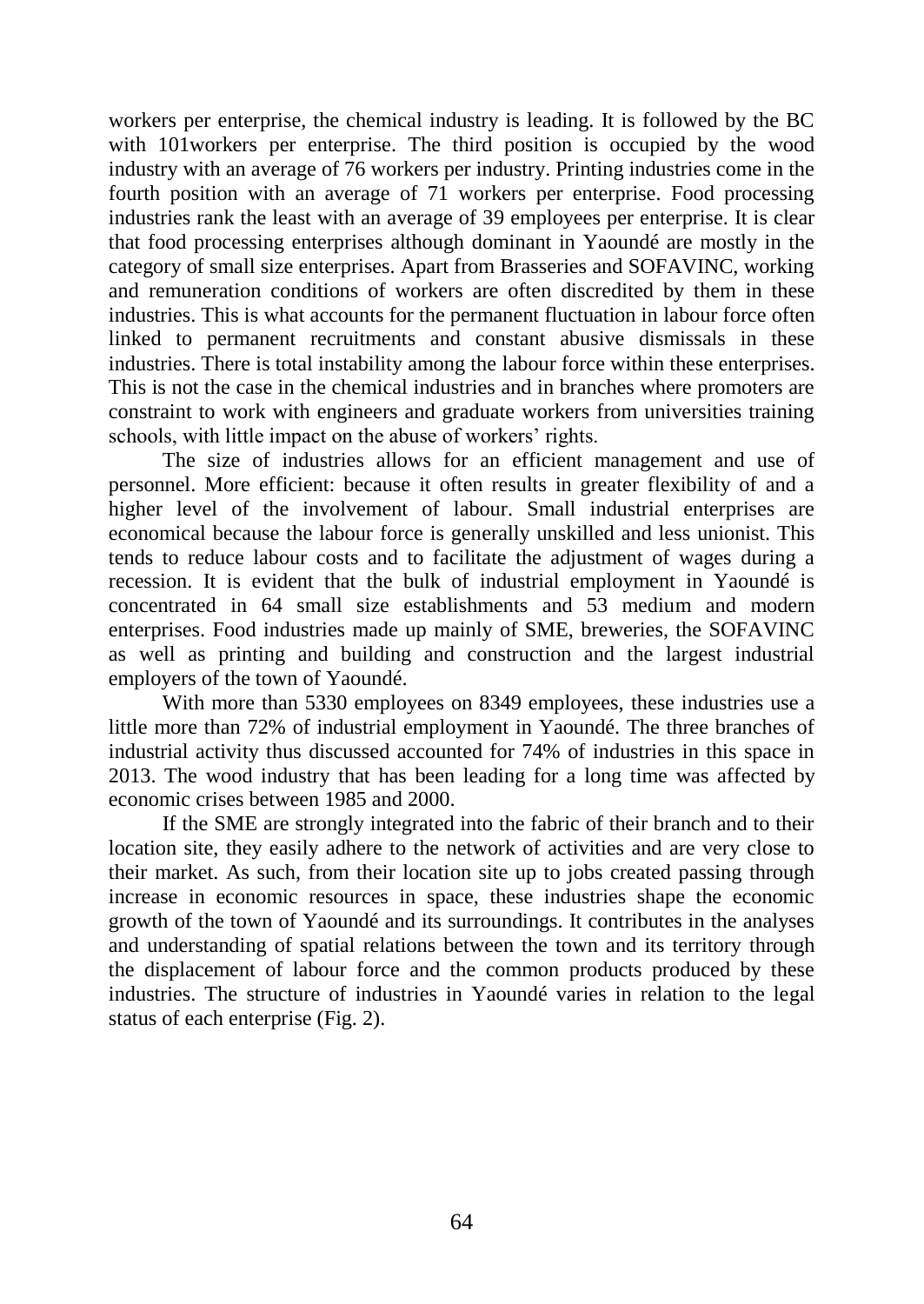

**Fig. 2. Distribution of industries according to their legal status in 2014** (Source: Field survey, 2014)

Figure 2 shows that industries in Yaoundé are 94% belonging to the private sector. Only 6% of these industries belong to the state and para-statal companies. Of the 117 industries found in the industrial region of Yaoundé, 101 belong to the private sector. This ubiquitous presence of private owned industries demonstrates the interest that investors are increasingly according to the Yaoundé space for the location of industries. Looking at its demographic and economic influence in the Centre Region, the town of Yaoundé thus gives the chance for these industries to take the opportunity and access resources of all nature. The high presence of the private sector in the industrial sector of Yaoundé also reflects the source of capital required to set up enterprises in this town. This capital is thus injected into the economy of Yaoundé by individuals or Cameroonian groups as well as foreigners especially the French, Egyptians, the Greek and Lebanese etc.

### **3.3.An industrial fabric with diversified sources of capital**

Currently, the Yaoundé industrial fabric depends on capital from diverse sources (Table no. 3). Capital of Cameroon origin represents 57%; distributed among 67 industries of the 117 enterprises. Contrarily, industries created with foreign capital represent 43% of the total capital corresponding to 50 enterprises. This capital comes mainly from Europe (67%), Middle East and Asia (33%).

The least that can be said is that the town of Yaoundé attracts several foreigners in its different economic sectors; especially the industry. In reality, the overwhelming majority of these industries with Cameroonian based capital are either small or medium-sized industries. Only a few large companies here have Cameroonian based capital. They are found particularly in the construction and civil engineering, in the printing as well as the wood industries. This is the case of MATGENIE, MIROPMALO, SOPECAM, National printing press, Tsanga Messi Group the CEPER group and the group Fokou Foberd. Apart from these large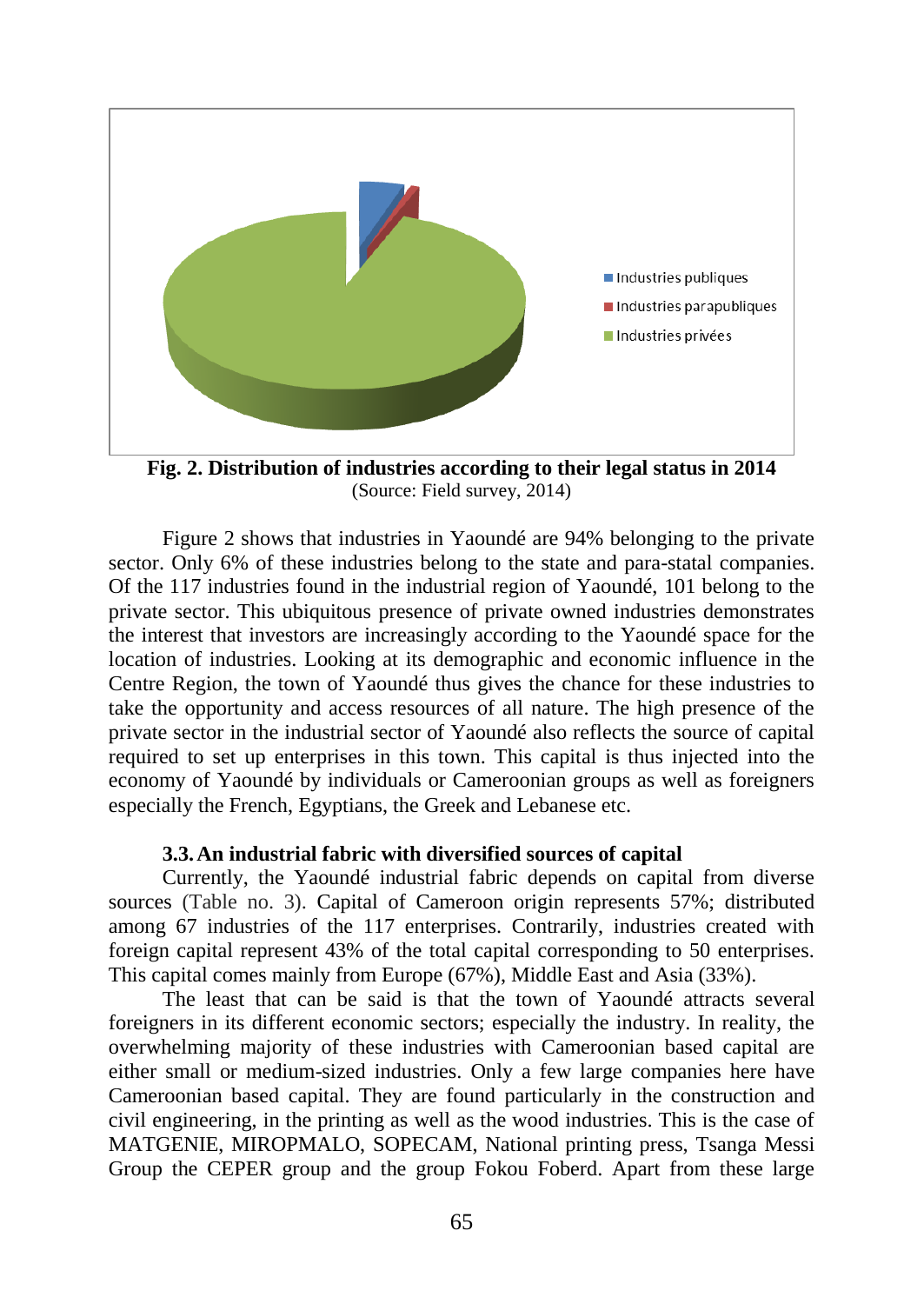companies, it is clear that the rest of the industries founded on Cameroonian capital are small industries, particularly the SME. For industries created by foreign investors or developers in Yaoundé; it should be said that many of them are found in the food, wood and in the building and construction industry. In the production of bread and soft drinks for example, the Europeans are a mastery of in the quality of bread consumed by households in Yaoundé on a daily basis. Well they have been implanted since the pre-independence period during which they gained recognition for the quality of their products in Cameroonian markets in particular and the neighbouring markets in general. The location sites for their enterprises reflect the urban configuration of the town of Yaoundé at the dawn of the independence of Cameroon. In most cases, these industries are found in the traditional quarters such as Nlongkak, Mvog-Mbi and Biyem-Assi.

**Table no. 3. Distribution of industries in Yaoundé by source of capital in 2014**

| <b>Source of capital</b> | <b>Number of industries</b> | Turnover in 2014 |  |  |
|--------------------------|-----------------------------|------------------|--|--|
| National                 |                             | 57%              |  |  |
| Foreign                  |                             | 43%              |  |  |
| Total                    |                             | 100%             |  |  |
| (0, 110, 0.014)          |                             |                  |  |  |

(Source: Field Survey, 2014)

Apart from food processing industries, wood is equally based on foreign capital. Here the French are very present in enterprises such as Patrice Bois and Wembé Bois. In the Building and construction, are found among others, the French, the Lebanese and the Egyptians through the Arab Contractors. In the whole, industries based on foreign capital are large enterprises that supply close to a third of industrial jobs in Yaoundé. In the food processing industries, for example, foreigners have mastery be it in the quality of products supplied by SME or in the services and number of permanent workers of each company.

It should be noted that foreigners invest in more profitable sectors of the Cameroonian industry, which are the food processing, wood and the building and construction industries. Here, these foreign capitalize on their investments reaping big profits from wood exploitation that is however authorized for Cameroonian under certain conditions which are the transformation on the spot of 60% of the product (NIS, 2008). Yet foreign investors cut this timber stockpile it or treat it in their different stores located within their institutions before sending for final processing in their respective countries. This wood is often sold at exorbitant prices in Cameroon as imported furniture. It is just the same in the building and construction where construction major infrastructure at the national and local scales (Yaoundé) attracts several foreign enterprises. This is a sector that has huge money and therefore requires well known expertise in terms of technical and technological aptitude. This is why we find numerous foreign investors who are increasingly competing with each other in these different branches.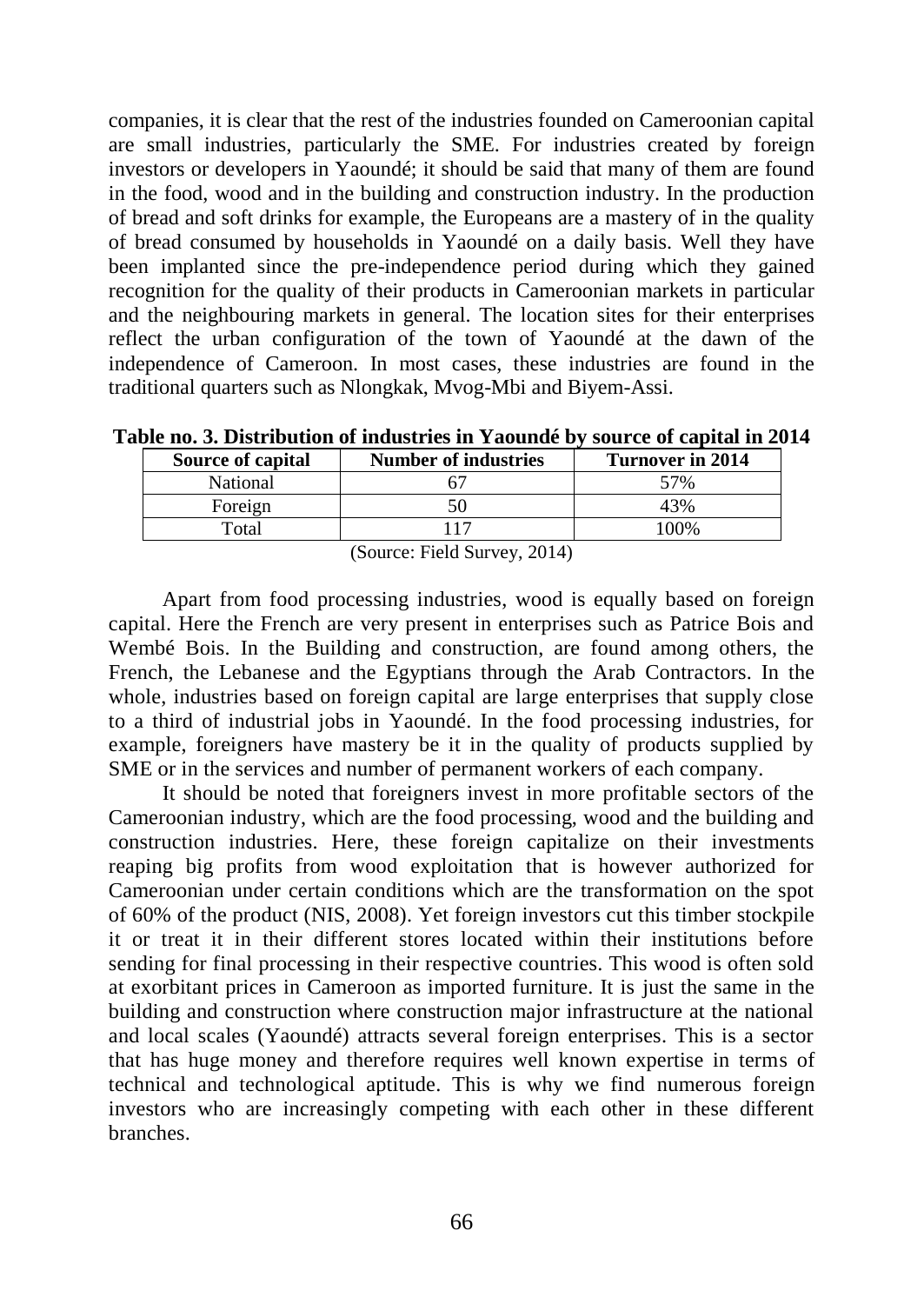### **3.4.An industrial fabric marked by relatively high turnover**

It should be noted that most of the capital invested in industries in Yaoundé is held by modern industries. They alone accumulate 71 billion francs in terms of invested capital. As such, despite less number in relation to the small enterprises, they have capital that represents about 83% of the total share capital of industrial enterprises of Yaoundé.

In addition, industries in Yaoundé largely realise a relatively satisfactory annual turnover. Even if this situation partly depends on branches of activity, it brings out the added value in the economic and material resources of the town. In general, all industrial branches of Yaoundé turnovers that very much vary in relation to the number of industrial enterprises than the type of products of each branch, and of it daily and common use (Table no. 4). According to surveys carried out in the Chamber of Commerce, the Mines and Industry of Cameroon (CCMIC) in 2014, the percentage turnover realised by each branch of industrial activity found in Yaoundé is presented as follows:

| <u>vy sector of activity</u> |                    |  |  |
|------------------------------|--------------------|--|--|
| <b>Sector of activity</b>    | % turnover in 2013 |  |  |
| Food processing              | 50                 |  |  |
| Printing                     | 8                  |  |  |
| Wood                         | 15                 |  |  |
| <b>Building Construction</b> | 12                 |  |  |
| Chemical                     |                    |  |  |
| Textile and designing        |                    |  |  |
| Pharmaceutical               | っ                  |  |  |
| Total                        |                    |  |  |

**Table no. 4. Distribution of industries in Yaoundé by turnover (%) in 2013, by sector of activity**

(Source: Field survey 2013-2014, MINFI (2009), specialized taxation document for Cameroonian enterprises, INS (2009), CCMIC (2009), Framework document of the secondary sector, specialized series, 2013)

It is obvious that the role of the labour force and the demographic weight of Yaoundé in terms of consumer market of industrial products certainly have an influence on the profits made by each company; seen from each industry. At the head, food industries are those that achieve greater turnover that is 50% of the total in Yaoundé. With these benefits of 50% of the total turnover of the industries in Yaoundé, they are far ahead of the wood industries (15%) and construction (12%), textiles and designing (6 %), the printing industries (8%), chemical industries (7%), and the pharmaceutical industry (2%).

This confirms that consumer products, wood processing and construction are more profitable in the industrial board of Yaoundé in particular and Cameroon in general. As such, investors target customers in the end product of all capital investments of these branches. This undoubtedly testifies large benefits realised in terms of turnover by food processing industries in Yaoundé. It is the same for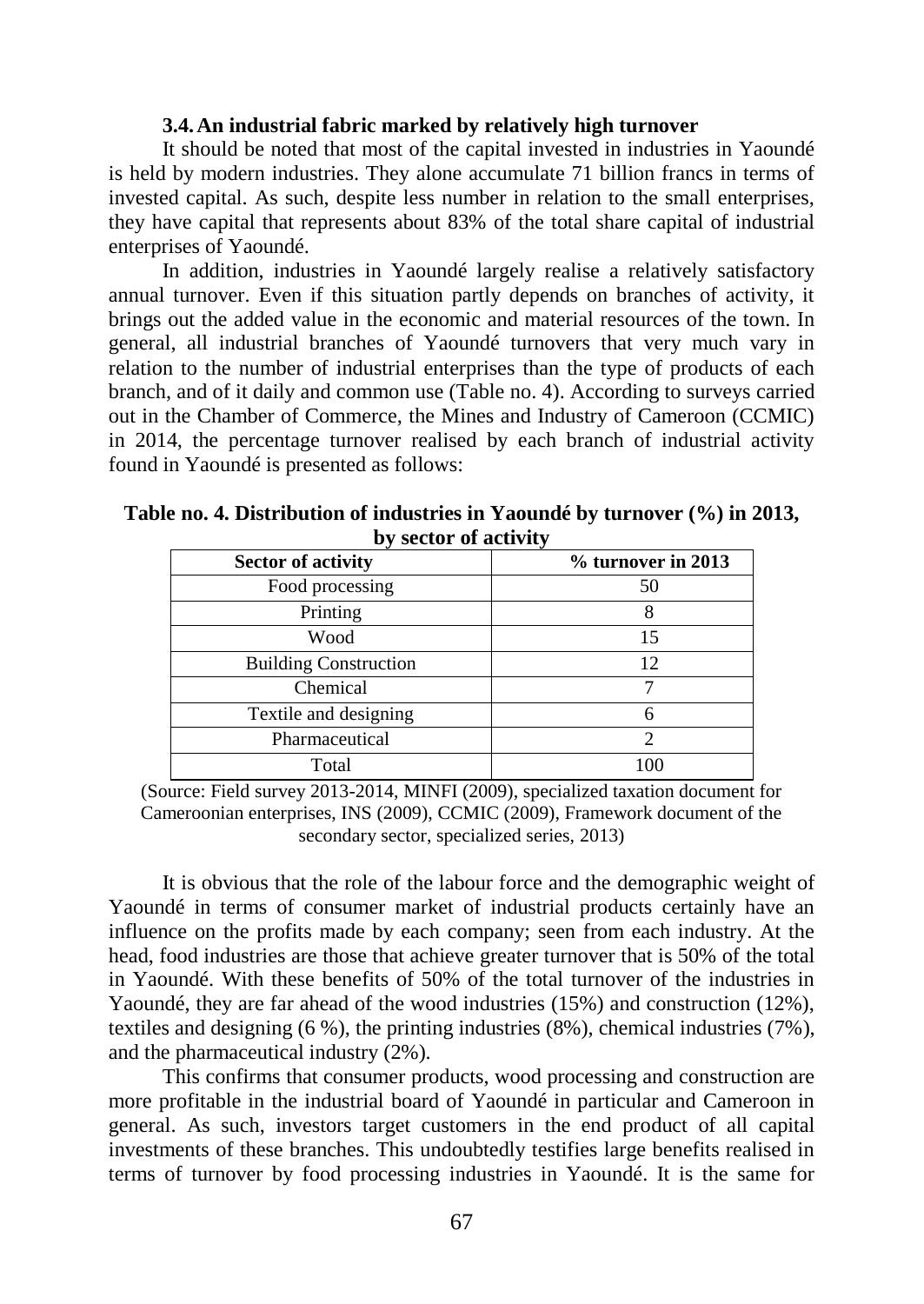furniture and the construction of buildings and edifices. It is for this reason that these branches occupy their respective positions.

Wholesomely, industries in Yaoundé participate in the economic dynamics of this space. Based on jobs created and the diversity of branches, these enterprises allow this space and population access to existing products and access to resources and the distribution of wealth in Yaoundé. Industries thus described contribute to the structuring of space in urban and suburban areas by the rhythm of daily life in and around these companies.

The results of field surveys show that industrial enterprises of Yaoundé are 60% SMEs. However, we note that 94% of these enterprises are in the private sector. While it is true that real economic growth of a space that was an administrative city like Yaoundé necessarily passes through the dynamism of the private sector, it must be said that this reality is not yet evident in the city of Yaoundé. Clearly, industrial enterprises of Yaoundé do not offer good employment opportunities let alone paying their employees. SMIs and SMEs are sometimes confused structures that offer precarious jobs that are similar to those in the informal sector. As such, it is difficult to assess the added value of industries in the economy of Yaoundé. Only a few companies can allow the achievement of this advantage.

The diversity of industrial enterprises in Yaoundé plays a key role in the organization of economic space of the city. Moreover, these industries are integrated into the urban space both as sources of employment and as a structuring element of space. But it should be noted that the city of Yaoundé still fails to satisfy the labor market through the industries located there. In the head of many job seekers, Yaoundé continues to be a tertiary city that is causing unemployment to increase.

Moreover, space structuring and regional dynamism driven Yaoundé through industrial activity is a matter of chance since the development policy of the industrial areas in Cameroon in general and in Yaoundé particular is at an impasse. Many areas formerly reserved for industrial facilities in what could be called at the period peripheral zones, are today in the hands of individuals who have acquired these lands sometimes in collaboration with the authorities. The immediate consequence is anarchic and uncontrolled occupation of urban and suburban space by businesses industries. Here, developers generally implant their activity in areas that are free. So far, the legislation governing the occupations of these spaces for economic activities has remained mute. On the ground, the promoters of SMEs always precede the state in the development economic spaces through their investments. The state thus finds itself stuck to preserve social peace and is found in many cases forced to adjust and to transcend its own texts. Today, areas such as Ahala, Nsam, Mvan; Olembé, Ekounou long planned to house industries have become residential neighborhoods.